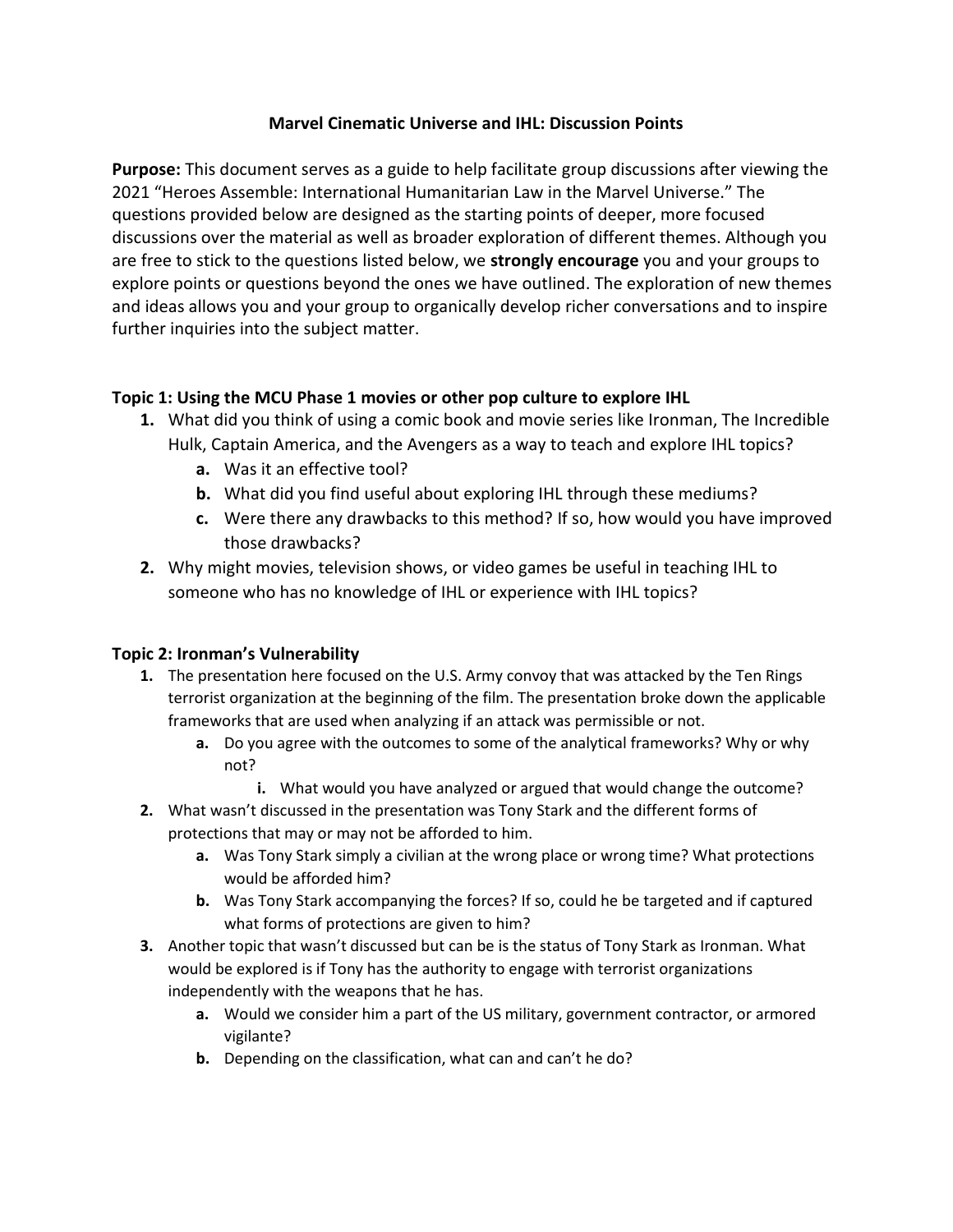### **Topic 3: Hulk as a Weapon**

- **1.** The presentation focused on the Hulk as a US weapon and the difficulties that exist with the potential of deploying him to combat zones because of issues of distinction and inability to control his movements.
	- **a.** Do you think that the Hulk can be effectively contained without deploying General Ross's daughter to combat zones?
	- **b.** Do you think the creation of the Hulk violates the dual principles of unnecessary suffering and superfluous injury?

### **Topic 4: The Destroyer Unleashed**

- **1.** Do you think it was improper for The Destroyer to target the gas station and the electric cables during his engagement against Thor? (focus here on considering these as works and installations containing dangerous forces - 56 API, 42 CIHL).
- **2.** Do you agree that the Destroyer was not an autonomous weapon? If not, what points would you raise to defend your stance?
- **3.** What other issues do you see from the deployment of The Destroyer?

# **Topic 5: Captain America and POWs**

- **1.** POWs are given many protections under the Geneva Conventions. Besides the listed violations, what others did you see?
	- **a.** Why do we have protections for prisoners in the first place? (more a philosophical question)
	- **b.** Why do we have different forms of protection statuses for people captured? Should everyone be given the highest form of protections?
- **2.** Should the US have even performed those experiments on Steve Rogers to begin with? Was it lawful?
- 3. Did the Nazis at the beginning of Captain America violate IHL when they destroyed certain items?

#### **Topic 6: Defining the Tesseract**

- **1.** Do you agree with Fury and his view that the tesseract should not belong on earth?
- **2.** If not used as a weapon, do you think the tesseract is permissible to be utilized by armed forces?

# **Topic 7: Nuclear Solutions**

- **1.** Do you agree with current consensus that nuclear weapons are not inherently indiscriminate? Why or why not?
- **2.** Would you have launched the nuclear missile like the world security council did?
	- **a.** What factors do you think lean in favor of this form of targeting?
	- **b.** What other issues do you think the council should have thought of outside of the ones mentioned?
	- **c.** What do you think is the environmental impact with a nuclear weapon?